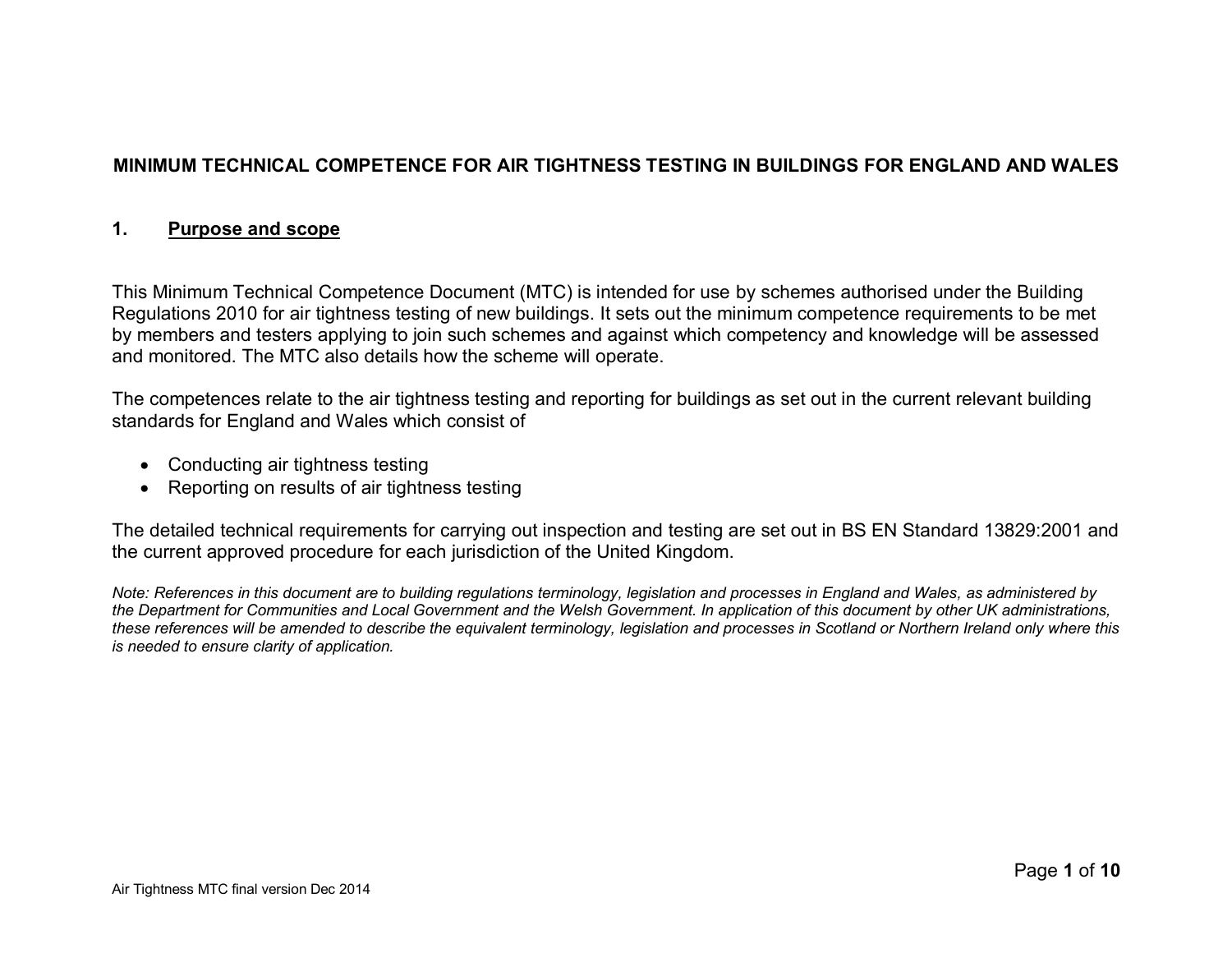### **2. Definitions**

The following definitions are used in this MTC:

**Building Regulations:** the Building Regulations 2010 (S.I. 2010/2214), as amended for England and Wales

**Building:** includes new dwellings and new buildings other than dwellings

**Members:** registered businesses including sole traders who offer air tightness testing services

**Testers:** individuals who provide air tightness testing services and who are employed by a member

**Conditions of Authorisation:** Conditions set by the Department for Communities and Local Government (DCLG) and the Welsh Government, which bodies applying for authorisation to be a scheme operator for air tightness testers must show DCLG they can satisfy before being authorised and which they must continue to satisfy so long as they remain a scheme operator.

**Scheme Operator:** authorised by DCLG and/or the Welsh Government to run the scheme for the registration of air tightness testing based on this MTC framework and the conditions of authorisation.

**Surveillance:** A systematic examination of a firm's quality management systems, calibration records, contract management processes, envelope area calculations, test results and report records including witnessing of an air pressure test.

**National Occupational Standards (NOS):** Standards for the competence requirements of a defined job role or occupation as set out by the appropriate sector skills body.

**Level 1 tester:** entry level for new testers who test single dwellings and other small simple buildings

**Single dwellings and other small simple buildings:** air tightness testing of up to a gross internal volume of 4000m<sup>3</sup> inside the thermal line as defined by BS EN13829 2001. These buildings are considered to be 'simple' and cannot be tested in volumetric sections less than 4000m<sup>3</sup>.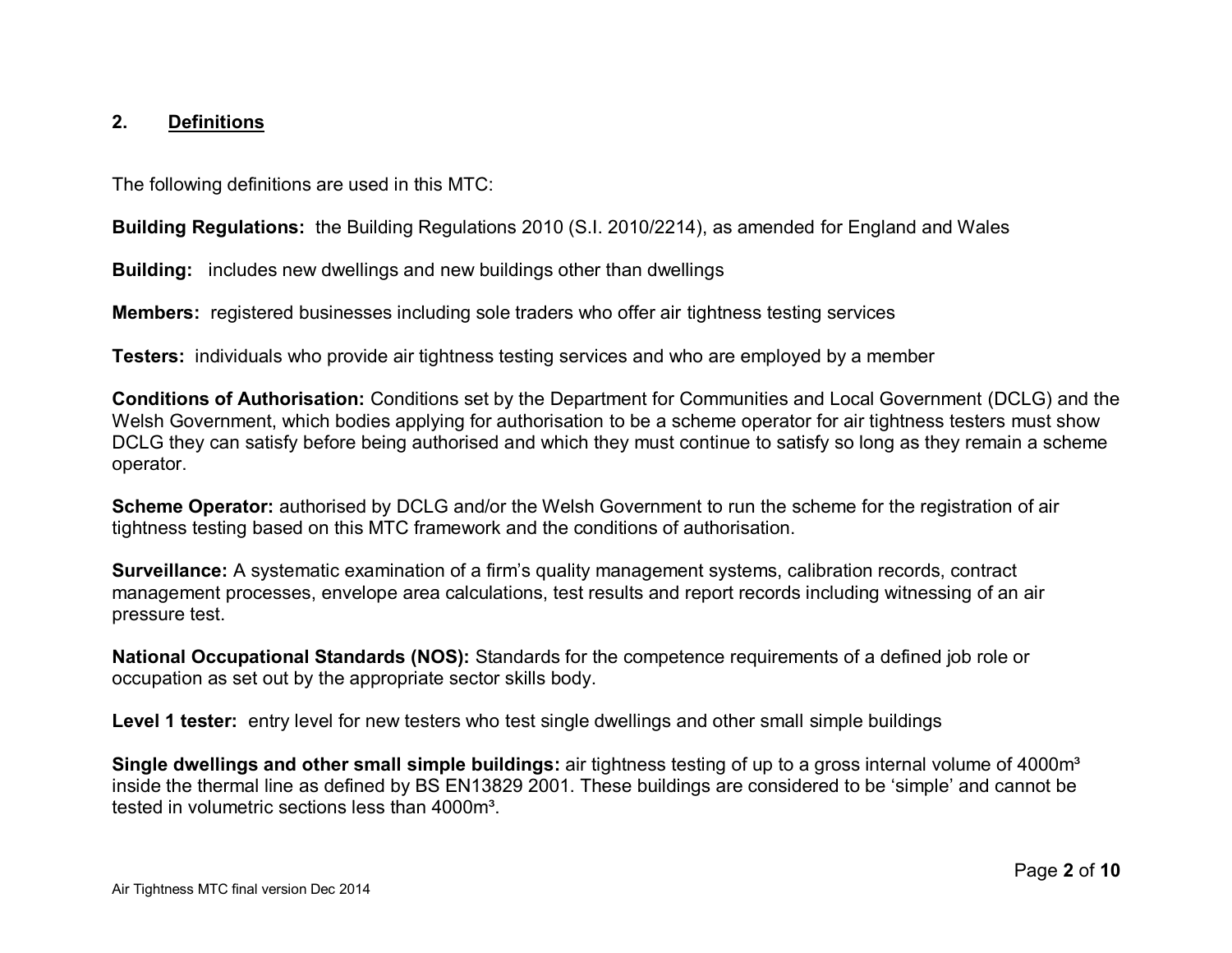**Level 2 tester:** for testers who have achieved level 1 and test **non-simple buildings**

**Non-simple buildings:** air tightness and/or air change rate testing of buildings which are greater than a gross internal volume of 4000m<sup>3</sup> inside the thermal line as defined by BS EN 13829 2001, and includes buildings that could be tested in smaller volumetric sections.

Level 3 tester: for testers who have achieved level 1 and 2 and test large and complex, high rise and phased handover zonal buildings and require a higher level of expertise

### **3. Responsibilities of the scheme operator**

Air tightness Scheme Operators must, at all times whilst they are authorised, comply with all the requirements in the Conditions of Authorisation for Airtightness Certification Schemes and demonstrate meeting the conditions in line with the notes in that document.

In particular, Authorised Scheme Operators shall comply with the following MTC requirements:

3.1 The criteria for continued authorisation to be met by the Scheme Operator and assessed and audited by an assessment body approved by DCLG and/or the Welsh Government, shall be in the form of an audit check list and plan, which will include all the DCLG, and Welsh Government, Conditions of Authorisation and the requirements placed on the Scheme Operator by this MTC. This audit plan is to be acceptable to DCLG and the Welsh Government

3.2 The Conditions of Authorisation and Scheme Operators' requirements laid out in this MTC shall be incorporated in the Scheme Operator's Quality Management System, which must be assessed by a Third Party Body acceptable to DCLG and the Welsh Government. Regular audit of the Scheme Operator shall be undertaken by this Body at least once per year to confirm ongoing compliance, which is to be reported to DCLG and the Welsh Government. The audits will also consist of a witnessed audit of the Scheme Operator conducting an on-site assessment of a registered business.

3.3 It is the responsibility of air tightness scheme operators to assess all testers and members applying for registration with its scheme in line with the requirements of this MTC, the Conditions of Authorisation for Airtightness Schemes and the Building Regulations. Members and testers will be assessed against the relevant route of entry in Annex A. Links to the full National Occupational Standards are given at Annex B.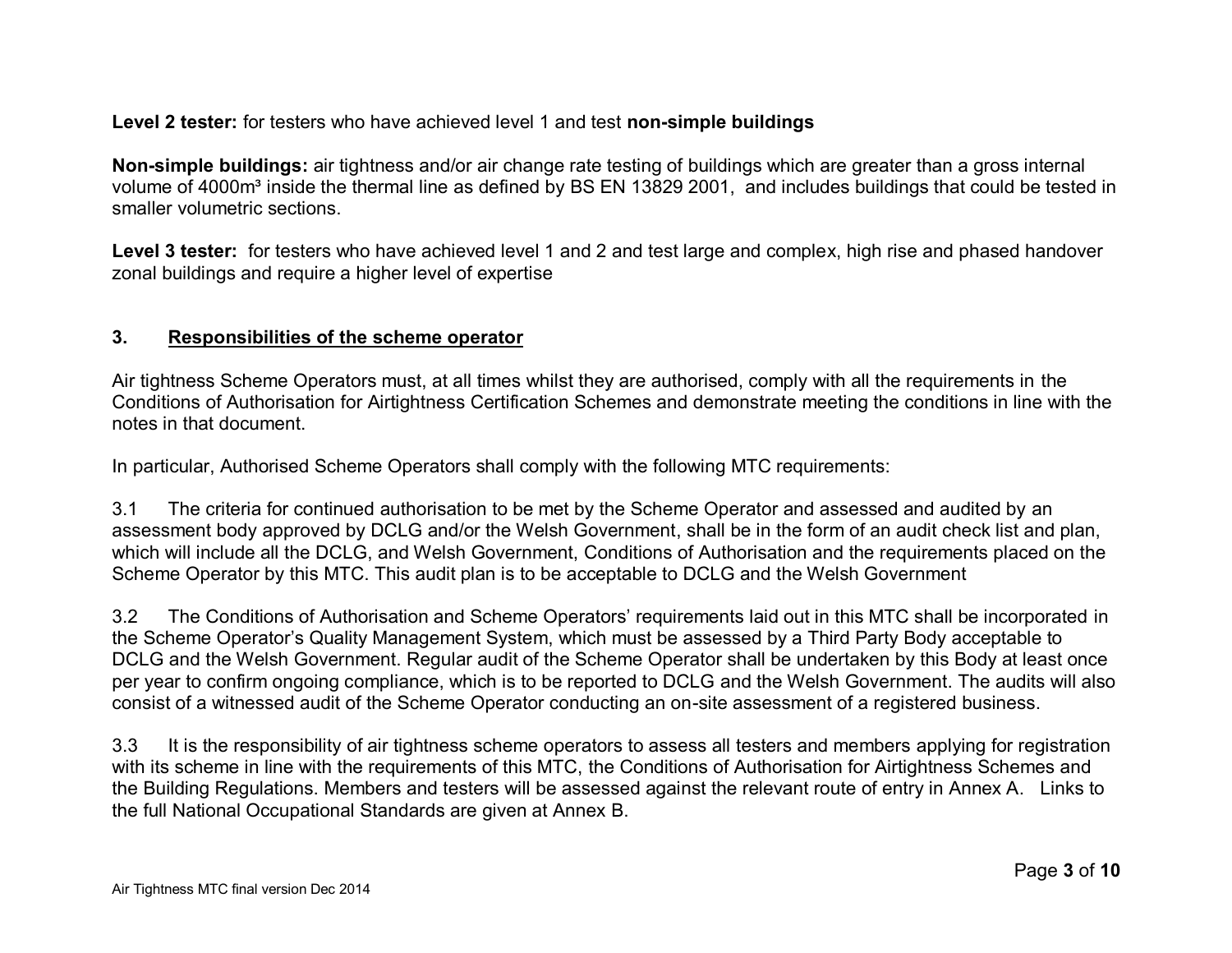3.4 Scheme Operators must carry out documented periodic surveillance of Members registered with its scheme in line with Condition 12 of the Conditions of authorisation.

3.5 Where the Member is accredited by UKAS under ISO17025 for air-tightness testing to the relevant standards, this can be deemed to satisfy the surveillance requirements and the Scheme Operator need only obtain annual proof from the Member that their UKAS accreditation is maintained. However, should a Member cease to be suitably UKAS accredited, the Scheme Operator must have procedures in place to respond appropriately, especially in case where UKAS have withdrawn or suspended the accreditation.

3.6 Where surveillance shows that a registered business no longer has the technical competences required to carry out air tightness testing, the scheme operator will list the areas of non-compliance and assess the proposed steps for the Member to implement timely corrective actions, or where necessary suspend the business from the list of registered companies until it can demonstrate that it has acquired the required technical competence. If it is unable to do so in a reasonable timescale, the business must be removed from the register. Scheme Operators must have a documented process for suspension and removal of scheme members.

3.7 Scheme operators will make available to applicants to their schemes, on request, the National Occupational Standards, the current Minimum Technical Competence and the current approved procedures.

3.8 Scheme Operators will have the necessary resources available to provide ongoing technical and other help and impartial advice to its scheme members, as detailed in the DCLG, and Welsh Government, Conditions of Authorisation, Condition 11.

3.9 Scheme operators must produce audited annual accounts clearly demonstrating self-sufficiency and a surplus for development, research, training and updating members.

3.10 Scheme operators must have a documented complaints scheme, including an independent panel for appeals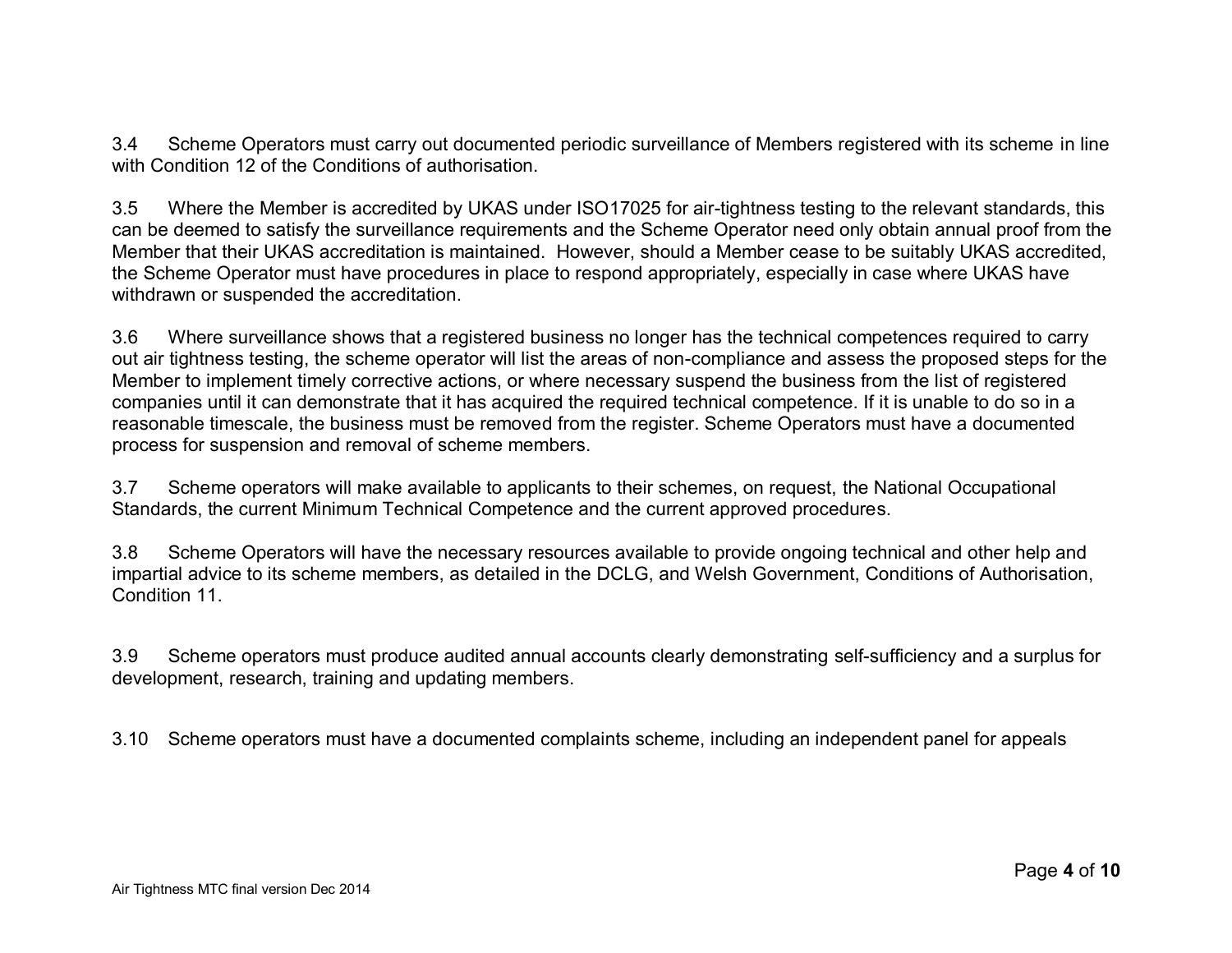## **4. Responsibilities of air tightness testing members and testers**

4.1 Registered members and testers with the relevant competences may be allowed to carry out air tightness testing, and complete an air tightness report and test the building. A member may sub-contract site testing to another registered member or tester.

4.2 It is the responsibility of businesses applying for registration of an air tightness testing scheme to make available all information required by the scheme operator for the purpose of the assessment of the business and each of the individuals who will carry out air tightness testing.

4.3 It is also the responsibility of a registered member to co-operate in any periodic surveillance carried out by the scheme operator with which the business is registered.

4.4 Registered members must have access to the following documents:

- The current approved procedures
- Current relevant building standards and regulations approved by the jurisdictions within which the member is operating

4.5 Registered members must ensure that the following test equipment has been calibrated as set out in the approved procedure:

- Micromanometer
- Thermometer
- Barometer
- Fan equipment
- 4.6 Registered members must have an appropriate level of professional indemnity and public liability insurance in place which meets their business requirements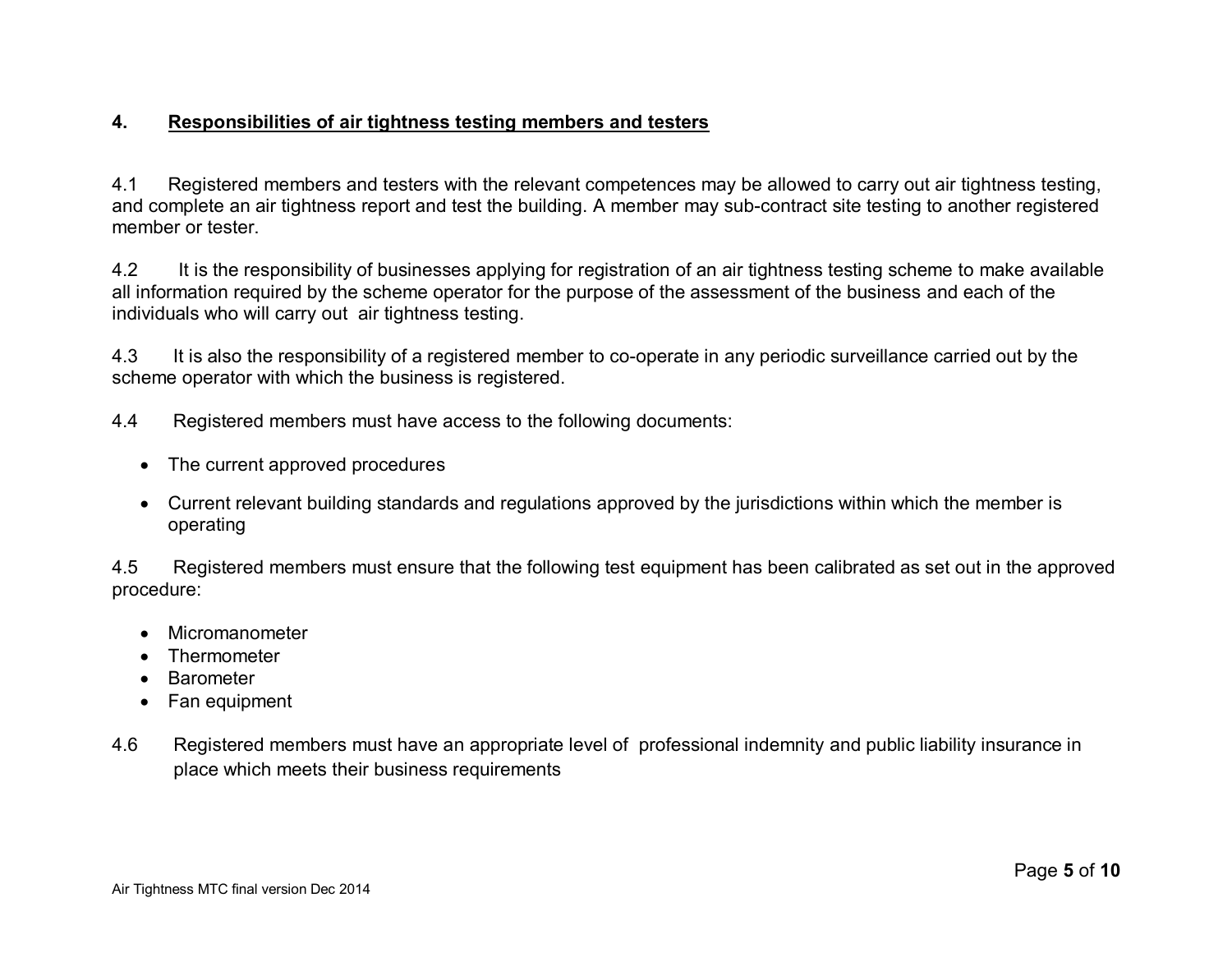4.7 Registered members must keep records for all jobs for at least six years from the date of certification of the building. The records must contain at least a copy of any air tightness test results, supporting data and certificates as required by regulation 43 of the Building Regulations 2010.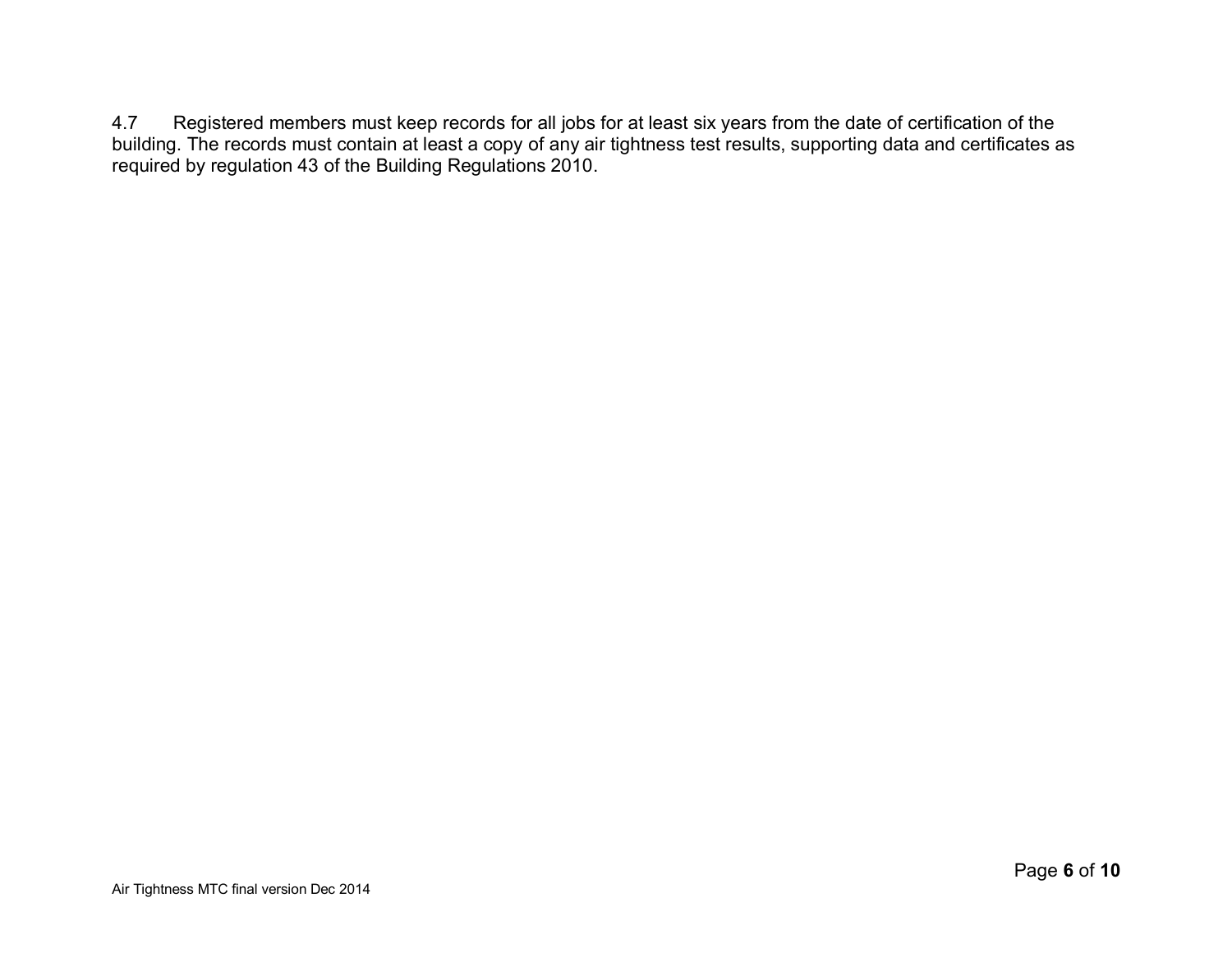| Route<br>no. | Knowledge and Understanding                                                                                                                                                                                                       | <b>National Occupational</b><br><b>Standards (NOS)</b><br>reference                          | <b>Additional requirements</b>                                                                                                                                                                |
|--------------|-----------------------------------------------------------------------------------------------------------------------------------------------------------------------------------------------------------------------------------|----------------------------------------------------------------------------------------------|-----------------------------------------------------------------------------------------------------------------------------------------------------------------------------------------------|
|              | Accredited qualifications approved by the relevant regulator<br>at a minimum of Level 3 which reflect the learning outcomes<br>of the National Occupational Standards for air tightness<br>testing                                | <b>ASTATT1</b><br><b>ASTATT 2</b><br><b>ASTATT 3</b>                                         | Witnessing of an air pressurisation test in<br>$\bullet$<br>accordance with the test standards on a<br>relevant single dwelling and small simple<br>building to be organised by the candidate |
| 2            | Completion of other aligned training, accreditation and/or<br>certification (e.g. PCN examination, ISO 17024, ISO 17025,)<br>reflecting the learning outcomes of the National<br>Occupational Standards for air tightness testing | <b>ASTATT 5</b><br><b>ASTATT 6</b><br><b>ASTATT 7</b><br><b>ASTATT 8</b><br><b>ASTTATT 9</b> | Undergo three months' probation<br>3 actual test reports of a representative<br>sample of work will be assessed during<br>the probation period                                                |
| 3            | Demonstrable experience gained through industry<br>experience reflecting the learning and outcomes of the<br>National Occupational Standards for air tightness testing                                                            |                                                                                              | For route 3, 5 actual test reports of a<br>representative sample of work will be<br>assessed with supporting documentation                                                                    |

# **Annex A.1 Level 1 - Air tightness testing for single dwellings and other small simple buildings**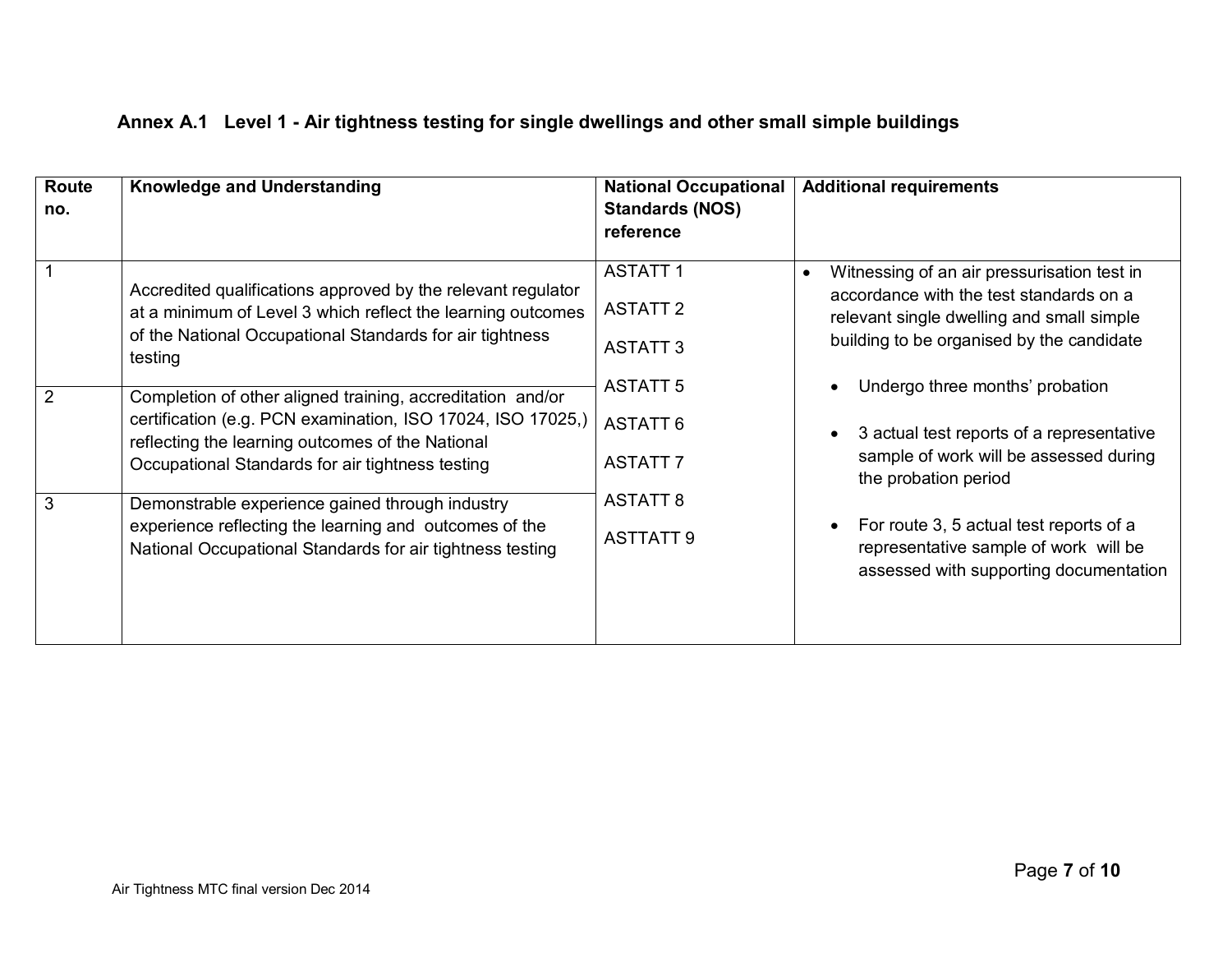| <b>Route</b>   | <b>Knowledge and Understanding</b>                                                                                                                                                                                               | <b>National Occupational</b> | <b>Additional requirements</b>                                                                      |  |  |
|----------------|----------------------------------------------------------------------------------------------------------------------------------------------------------------------------------------------------------------------------------|------------------------------|-----------------------------------------------------------------------------------------------------|--|--|
| no.            |                                                                                                                                                                                                                                  | <b>Standards (NOS)</b>       |                                                                                                     |  |  |
|                |                                                                                                                                                                                                                                  | reference                    |                                                                                                     |  |  |
|                |                                                                                                                                                                                                                                  |                              |                                                                                                     |  |  |
|                | Accredited qualifications approved by the relevant regulator                                                                                                                                                                     | <b>ASTATT1</b>               | Witnessing of an air pressurisation test in<br>$\bullet$<br>accordance with the test standards on a |  |  |
|                | at a minimum of Level 3 which reflect the learning outcomes<br>of the National Occupational Standards for air tightness<br>testing                                                                                               | <b>ASTATT 2</b>              | relevant non-simple building to be organised                                                        |  |  |
|                |                                                                                                                                                                                                                                  | <b>ASTATT 3</b>              | by the candidate and questioning of the                                                             |  |  |
|                |                                                                                                                                                                                                                                  |                              | candidate to ensure competence at this level                                                        |  |  |
| $\overline{2}$ | Completion of other aligned training, accreditation and/or<br>certification (e.g. PCN examination, ISO 17024, ISO 17025)<br>reflecting the learning outcomes of the National<br>Occupational Standards for air tightness testing | <b>ASTATT 4</b>              | Undergo three months' probation                                                                     |  |  |
|                |                                                                                                                                                                                                                                  |                              |                                                                                                     |  |  |
|                |                                                                                                                                                                                                                                  | <b>ASTATT 5</b>              | 3 actual test reports of a representative                                                           |  |  |
|                |                                                                                                                                                                                                                                  | <b>ASTATT 6</b>              | sample will be assessed during the                                                                  |  |  |
|                |                                                                                                                                                                                                                                  |                              | probation period                                                                                    |  |  |
| 3              | Demonstrable experience gained through industry<br>experience reflecting the learning and outcomes of the<br>National Occupational Standards for air tightness testing                                                           | <b>ASTATT 7</b>              | For route 3, 5 actual test reports of a                                                             |  |  |
|                |                                                                                                                                                                                                                                  | <b>ASTATT 8</b>              | representative sample of work will be                                                               |  |  |
|                |                                                                                                                                                                                                                                  |                              | assessed with supporting documentation                                                              |  |  |
|                |                                                                                                                                                                                                                                  | <b>ASTTATT 9</b>             |                                                                                                     |  |  |
|                |                                                                                                                                                                                                                                  |                              |                                                                                                     |  |  |
|                |                                                                                                                                                                                                                                  |                              |                                                                                                     |  |  |
|                |                                                                                                                                                                                                                                  |                              |                                                                                                     |  |  |
|                |                                                                                                                                                                                                                                  |                              |                                                                                                     |  |  |
|                |                                                                                                                                                                                                                                  |                              |                                                                                                     |  |  |

# **Annex A.2 Level 2 - Air tightness testing for non-simple buildings**

**Note:** Should the tester not complete 3 actual test reports during the probationary period then this will be extended until they have completed 3 actual tests.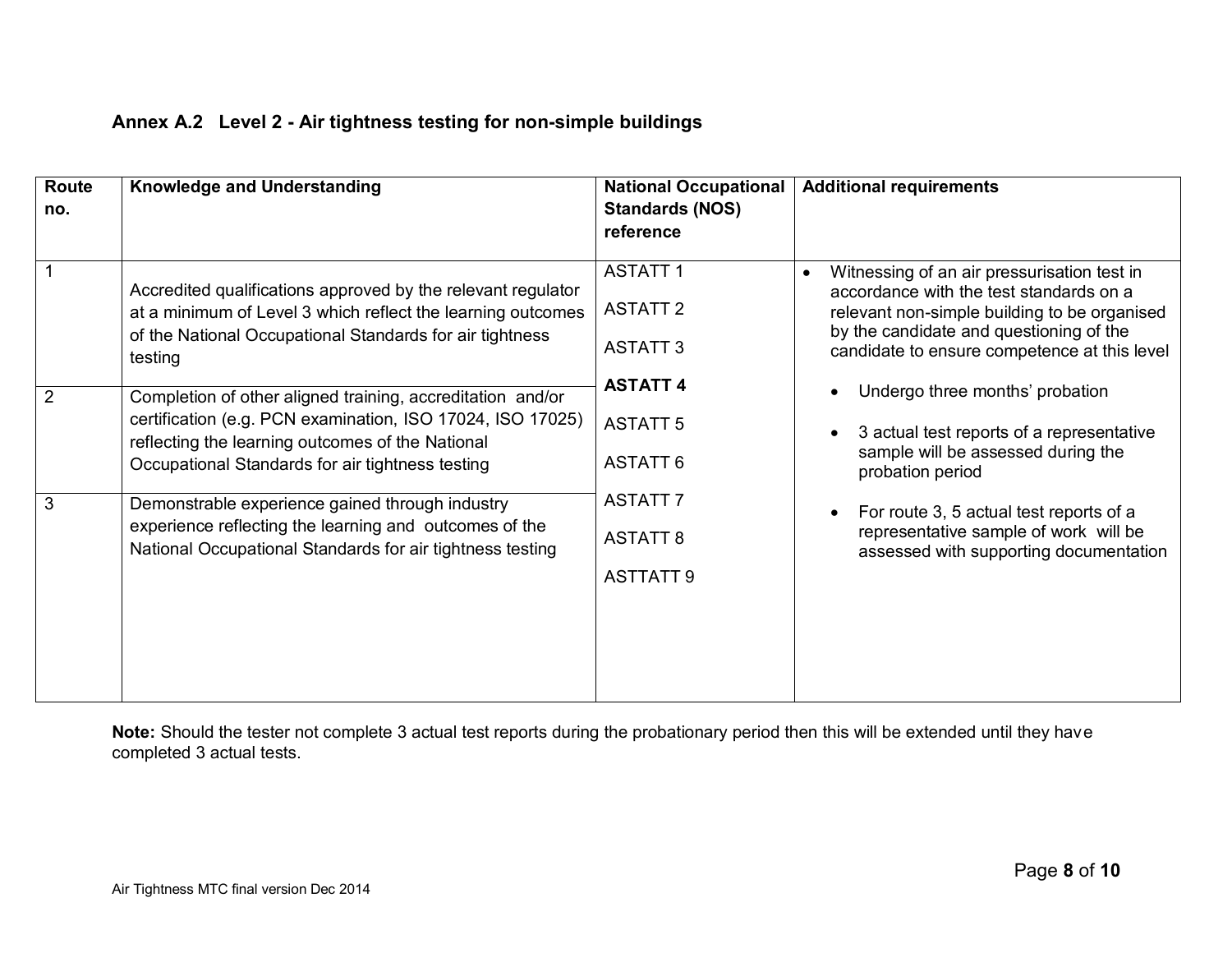|  |  |  |  |  |  |  | Annex A.3 Level 3 - Air tightness testing for large, complex, high rise and phased handover zonal buildings |  |
|--|--|--|--|--|--|--|-------------------------------------------------------------------------------------------------------------|--|
|--|--|--|--|--|--|--|-------------------------------------------------------------------------------------------------------------|--|

| Route<br>no.        | <b>Knowledge and Understanding</b>                                                                                                                                                                                                                                                                                                                                                                                                                                                                                                                                                                               | <b>National</b><br><b>Occupational</b><br><b>Standards (NOS)</b><br>reference number                                                                                                       | <b>Additional requirements</b>                                                                                                                                                                                                                                                                                                 |
|---------------------|------------------------------------------------------------------------------------------------------------------------------------------------------------------------------------------------------------------------------------------------------------------------------------------------------------------------------------------------------------------------------------------------------------------------------------------------------------------------------------------------------------------------------------------------------------------------------------------------------------------|--------------------------------------------------------------------------------------------------------------------------------------------------------------------------------------------|--------------------------------------------------------------------------------------------------------------------------------------------------------------------------------------------------------------------------------------------------------------------------------------------------------------------------------|
| $\overline{2}$<br>3 | Accredited qualifications approved by the relevant regulator<br>at a minimum of Level 4 which reflect the learning<br>outcomes of the national occupational standards for air<br>tightness testing<br>Completion of other aligned training, accreditation and/or<br>certification (e.g. PCN examination, ISO 17024, ISO 17025)<br>reflecting the learning outcomes of the national occupational<br>standards for air tightness testing<br>Demonstrable experience gained through industry<br>experience reflecting the learning and outcomes of the<br>National occupational standards for air tightness testing | <b>ASTATT1</b><br><b>ASTATT 2</b><br><b>ASTATT 3</b><br><b>ASTATT4</b><br><b>ASTATT 5</b><br><b>ASTATT 6</b><br><b>ASTATT 7</b><br><b>ASTATT 8</b><br><b>ASTTATT 9</b><br><b>ASTATT 10</b> | Level 2 additional requirements plus<br>Interview with technical panel to determine<br>$\bullet$<br>competence at this level<br>Submission of a report demonstrating<br>$\bullet$<br>detailed advanced technical and applied<br>knowledge and understanding (Note: a full<br>specification will be provided on<br>application) |

Note: Should the tester not complete 3 actual test reports during the probationary period then this will be extended until they have completed 3 actual tests.